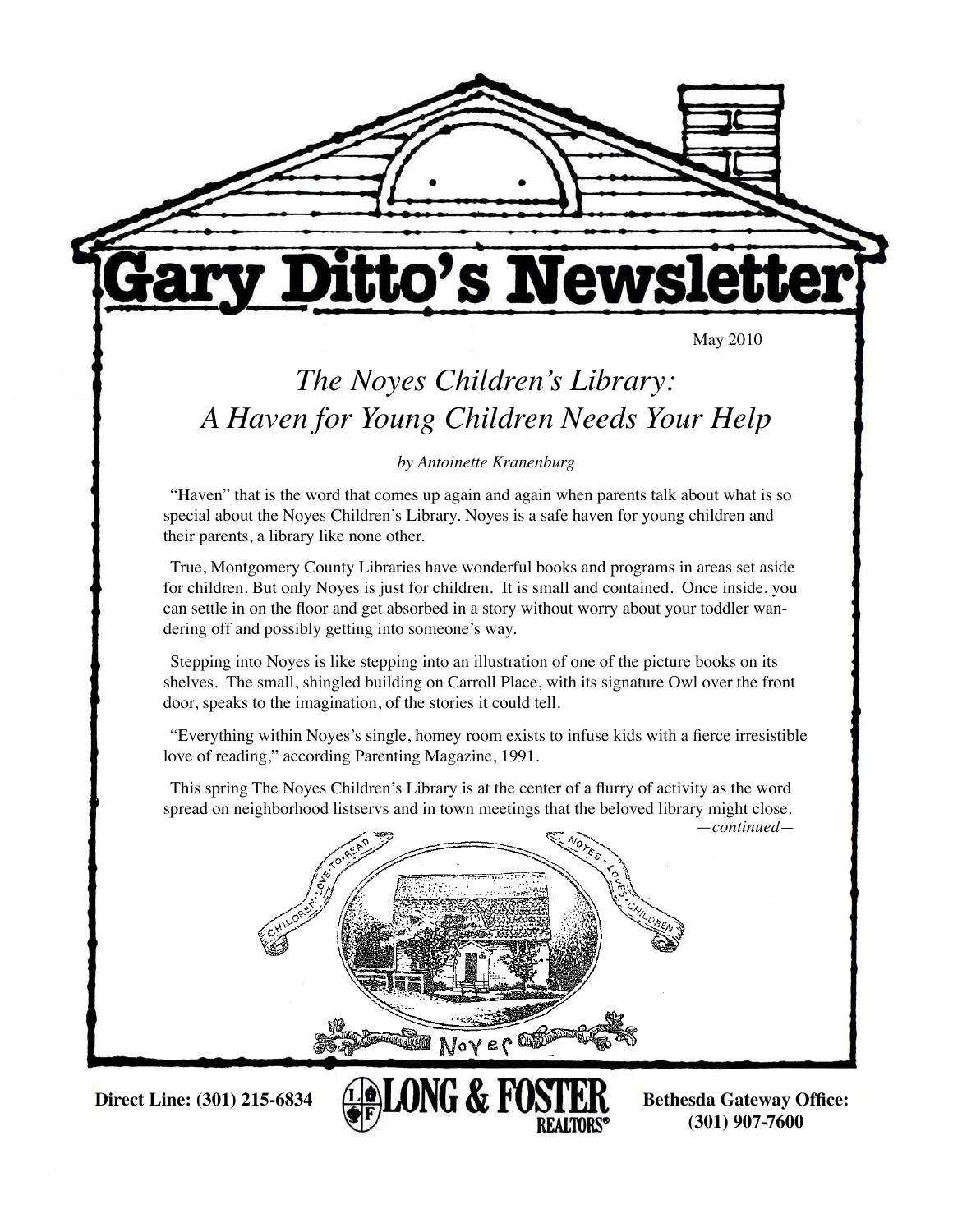#### **—Noyes Children's Library** —*continued*

"Montgomery County is faced with a terrible budget crunch," explains Jan Jablonski, teacher at the Outdoor Nursery School and member of the Board of the Noyes Children's Library Foundation (NCL Foundation). She says that the County is trying hard to keep as many libraries open as possible, for as many hours as possible, for as many people as they can, but cuts made to the Library system have been heavy. In 1999 the Montgomery County Public Library (MCPL) budget was 1.3% of the budget; now it is down to just 0.68%.

Jan Jablonski became involved in the library in 1991 when she lived in Silver Spring. "I would drive by other libraries to bring my children to Noyes," she remembers. Her oldest child had epilepsy. Over the years she has noticed that the library is a magnet for parents with children who have special needs. She thinks it is because of "the haven-like feeling, the safety, and the support of the librarians.

Though Kensington is its home, the Noyes Children's Library draws children countywide. Jan Jablonski points out that it is the only library just for children in the county and one of only three children's libraries in the nationwide. It is unique treasures like Noyes that make Montgomery County a great place to live.

In 1991, when a previous budget crisis threatened the Noyes Children's Library with closure, the county and community were both excited about keeping Noyes open. Volunteer supporters of the library established the NCL Foundation in cooperation with the County Council.

The Foundation helped fund Noyes through a publicprivate partnership, and raised some \$300,000 in the 1990's from individuals, businesses, foundations, and community organizations. It held its last fundraising event in 1999, but the board continues to take care of the landscaping. Diana Ditto is the Foundation's past president and continues to be an active member.

Now the Foundation proposes to keep the Noyes Children's Library open while plans for proposed renovations are worked out and funded, and to raise funds to keep the Library open through fiscal year 2011. The NCLF is working with the Friends of the Library of Montgomery County, the County Government, and the Town of Kensington. Once money and plans are in place, then the library could close temporarily to make the changes.

Foundation co-chairs Sheila Dinn and Jan Jablonski want to see Noyes reopen as part of the county library system with a strong circulating collection, as well as the 900-square-foot attic space finished for use, the building made ADA compliant, programming space, and new ways to help children develop literacy skills.

Almost 100 people came to an April meeting at the Kensington Armory to lend their support for the library. They came ready to start fundraising and to learn what they could do to help.

The first challenge is to get the county to agree to restore the public-private partnership so that the Foundation can share in the funding of the library.

The Montgomery County Public Library Department, the Friends of the Library and County Executive Ike Leggett are in support. However, at least five council members must also be persuaded to give their support. It is time to contact your County Council Member and ask for their support.



**SAVE NOYES LIBRARY!**

*• Write to all County Council Members* as soon as you can! Use your own words, or contact Sheila Dinn or Jan Jablonski for a template.

Phil Andrews: councilmember.Andrews@montgomerycountymd.gov Roger Berliner: councilmember.Berliner@montgomerycountymd.gov Marc Elrich: councilmember.Elrich@montgomerycountymd.gov Valerie Ervin: councilmember.Ervin@montgomerycountymd.gov Nancy Floreen: councilmember.Floreen@montgomerycountymd.gov Mike Knapp: councilmember.Knapp@montgomerycountymd.gov George Leventhal: councilmember.Leventhal@montgomerycountymd.gov Nancy Navarro: councilmember.Navarro@montgomerycountymd.gov Duchy Trachtenberg: councilmember.Trachtenberg@montgomerycounty Duchy Trachtenberg: councilmember.Trachtenberg@montgomerycountym d.gov

### *• Become a Facebook fan of SAVE NOYES LIBRARY.*

Post your thoughts about the value of Noyes on Facebook and invite others become a Facebook fan of Noyes at www.facebook.com/ home.php?#!/pages/Save-Noyes-Library/109281445756528.

*• Set up a web site* for the Noyes Children's Library Foundation.If its proposal is approved, the Foundation needs your *Hands-On Help* for:

- •A fun event at Noyes to launch awareness and funraising efforts, probably a Storybook Parade.
- •An immediate fundraising mailing.
- •A fundraising event such as a gala auction.
- •Grant proposal writing.

**• With your questions, suggestions and support contact**  Jan Jablonski.janjablonski@msn.com; 301-365-4415 or Sheila Dinn - dinnsofmd8@mac.com; 301-929-0861 The Noyes Children's Library Foundation

Post Office Box 31

Kensington MD 20895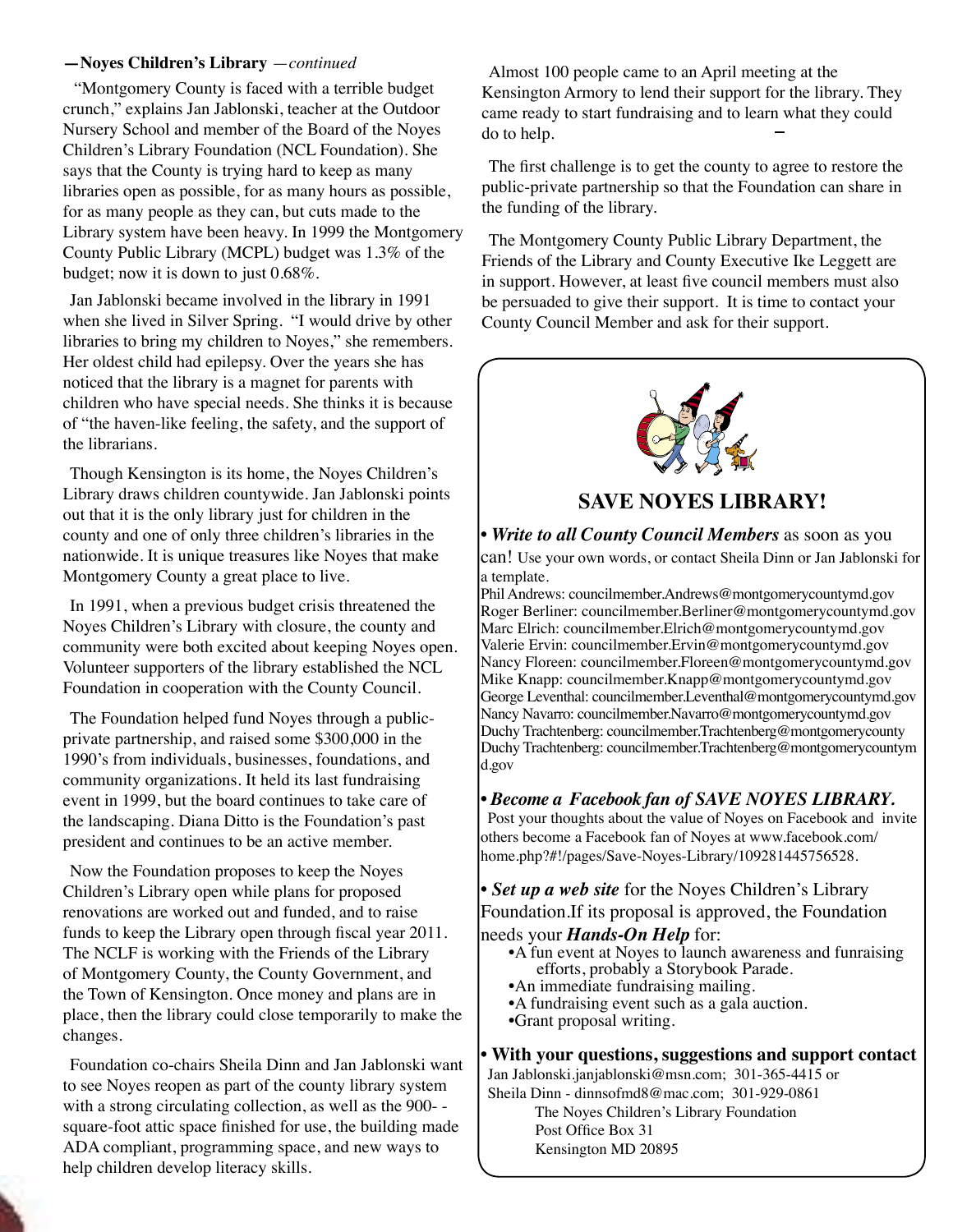## **Our First Public Library**

Real estate developer and financier Brainard Warner and his friend Crosby Noyes, editor and publisher of the Washington



Evening Star, founded the Noyes Library in 1893 as a neighborhood library for the citizens of the new town of Kensington. It is the oldest public library in the Washington area and one of nine libraries that joined in 1951 to create the Montgomery County Library System.

In 1970, Noyes became the Noyes Library for Young Children. The Maryland-National Capital Park and Planning Commission designated the library a historical site the same year.

Hours are Tuesday, Thursday, and Saturday, 9 a.m. to 5 p.m. Group visits and special programs are on Wednesdays by appointment. Adults can borrow special Grandparent Kits with books, toys, and media centered on a particular theme, to have on hand for visiting youngsters.

For a complete schedule please visit:

www.montgomerycountymd.gov/Apps/Libraries/branchinfo/ no.asp

Noyes Library for Young Children, 10237 Carroll Place, Kensington, MD 20895 . Phone: 240-773-9570



Congratulations **Katie Butler & Jonathan (JT) Burton**, married April 17, 2010! Best wishes to the happy couple. (JT is Gary's Buyer Specialist)

Saturday Concerts in Howard Avenue Park. The Kensington Historical Society presents their FREE concert series. Saturday mornings through September, 10 to 11 a.m. in the Howard Avenue Park across from the Farmers' Market at the Train Station. The Dixieland Express opens the series on June 12<sup>th</sup>, followed by Keith Grimes and Esther Haynes ~ June 19th, Old School County Bluegrass ~ June 26th, JP McDermott  $\sim$  July 3rd, Rita Clarke and the Naturals  $\sim$  July 10th, Side by Side  $\sim$  July 17th. A complete schedule on www.kensingtonhistory.org.

*ALBERT EINSTEIN HIGH SCHOOL CLASS REUNION* Classes of 1968 - 1969- 1970 - 1971 - 1972 Saturday, July  $10<sup>th</sup>$ , 6 p.m.-Midnight Bolger Center, 9600 Newbridge Drive, Potomac, Maryland For tickets & information, please contact Liz Quinn at webethemom@aol.

For dates and news of more events, be sure to visit the *Community Activities Calendar* on the web site:

## **www.garyditto.com**

*Gary Ditto's Newsletter welcomes ideas and news items from community members. The editor for this issue is Antoinette Kraneburg of Kensington, assisted by Cherry Wunderlich. The drawings are by Judy Hanks-Henn and Sara Phang.*

#### **"The Truth about Consequences: Effective Discipline without Punishment"**

...is the topic presented by the Parent Encouragement Program at the Kensington Park MOMS Club monthly meeting on Tuesday, May 25th at 7:30 p.m. at the Kensington Park Library. Moms are invited!

When children misbehave, parents often resort to punishment or rewards to motivate better behavior. Learn how to use natural and logical consequences instead to foster learning and cooperation, rather than anger and rebellion.

The MOMS Club is a national support group for mothers who primarily stay home with their children. The Kensington Park MOMS Club is open to moms whose children are zoned to attend Garrett Park ES and Kensington Parkwood ES.

Activities include trips to parks, lunch and coffee get-togethers, playgroups, and more. Please visit www.kensingtonparkmoms.c om for more information or email kpmomsclub@yahoo.com

## The Penny Theatre: A Treasured Noyes Tradition

The Penny Theatre dates back to Victorian England, where for one penny, a child could buy a kit to create a small theatre box along with a page of character and background cut-outs. In 1970, the Director of Children's Services for Montgomery County Libraries, Marguerite Murray, discovered the Penny Theatre kits at Pollack's Toy Theatre Shop while on a trip to London.



Marguerite Murray saw the Penny Theatre as a bridge to books for children who had little experience being read to. She adapted the theatre to table-top size.

The theatre curtain rises from a charming wooden façade scrolled with acorns and

oak leaves, the stage lit with Christmas lights. One hundred boxes store drop-in sets, puppets, and audiotapes to go with 100 classics. Stories include *The Little Red Hen*, *Corduroy*, *George and Martha, The Very Hungry Caterpillar,* and *Mr. Willowby's Christmas Tree*. NCL Foundation volunteers bring the magic of Penny Theatre to schools, shelters and libraries.

Kensington residents lent their voices to the recordings, among them the voice of Mrs. Lorraine Kennedy, whose home was near the library. Active in the community for many years, she kept an eye on Noyes and had a spare key for emergencies. Mrs. Kennedy died this spring on April  $3<sup>rd</sup>$  at age 95. It was suggested that donations in her honor be made to support the Noyes Library for Young Children.

## *New E-Mail Updates from Gary Ditto*—

Sign up for either or both of these updates:

- Our Monthly Sold Reports for 20895, sent via e-mail
- Our weekly "Open House" e-mail

You choose what to sign up for and you can always unsubscribe. Sign up on our home page **www.garyditto.com**.